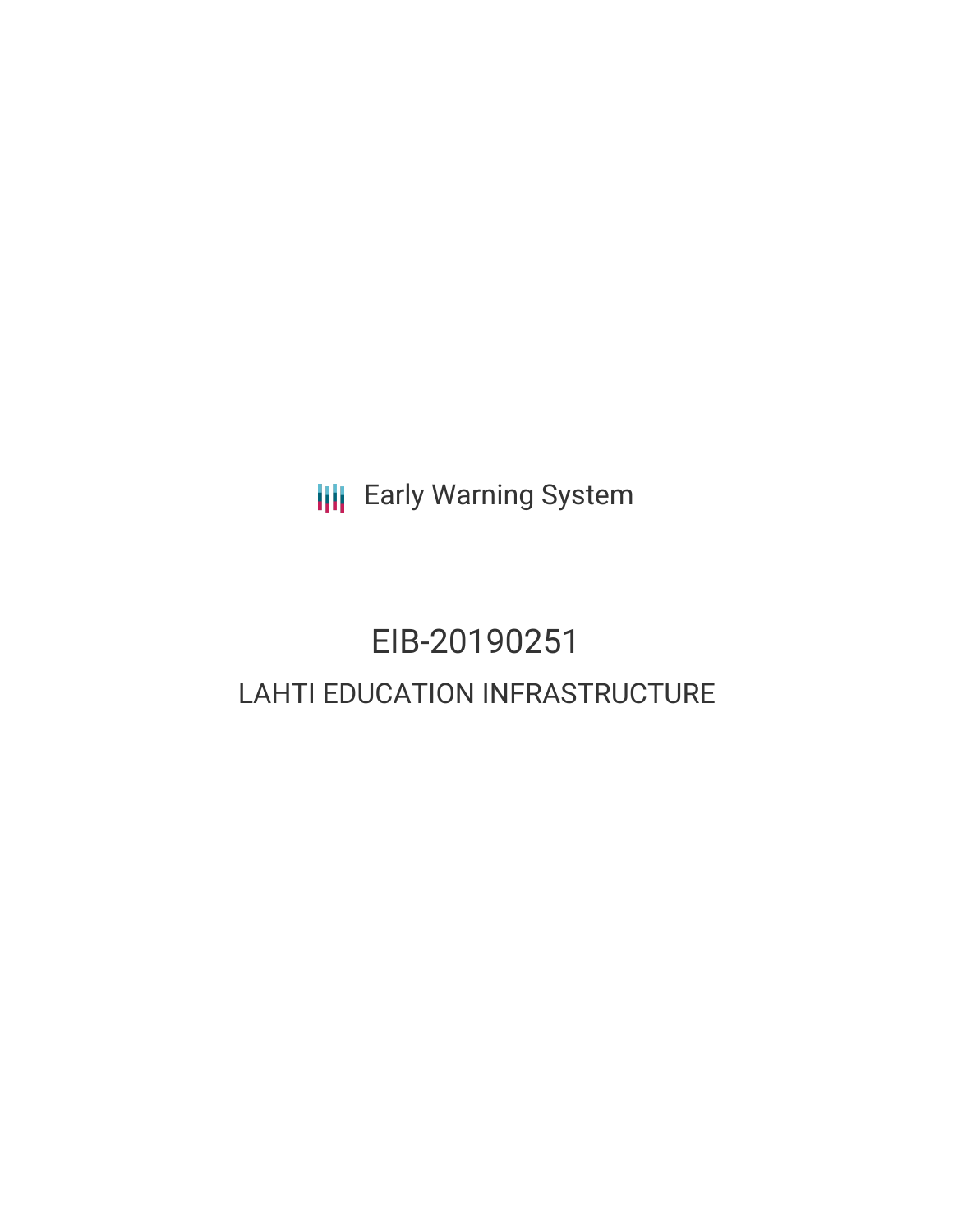

#### **Quick Facts**

| <b>Countries</b>               | Finland                        |
|--------------------------------|--------------------------------|
| <b>Specific Location</b>       | City of Lahti                  |
| <b>Financial Institutions</b>  | European Investment Bank (EIB) |
| <b>Status</b>                  | Approved                       |
| <b>Bank Risk Rating</b>        | U                              |
| <b>Voting Date</b>             | 2020-02-27                     |
| <b>Borrower</b>                | LAHDEN KAUPUNKI                |
| <b>Sectors</b>                 | <b>Education and Health</b>    |
| <b>Investment Type(s)</b>      | Loan                           |
| <b>Investment Amount (USD)</b> | \$109.97 million               |
| <b>Loan Amount (USD)</b>       | \$109.97 million               |
| <b>Project Cost (USD)</b>      | \$256.22 million               |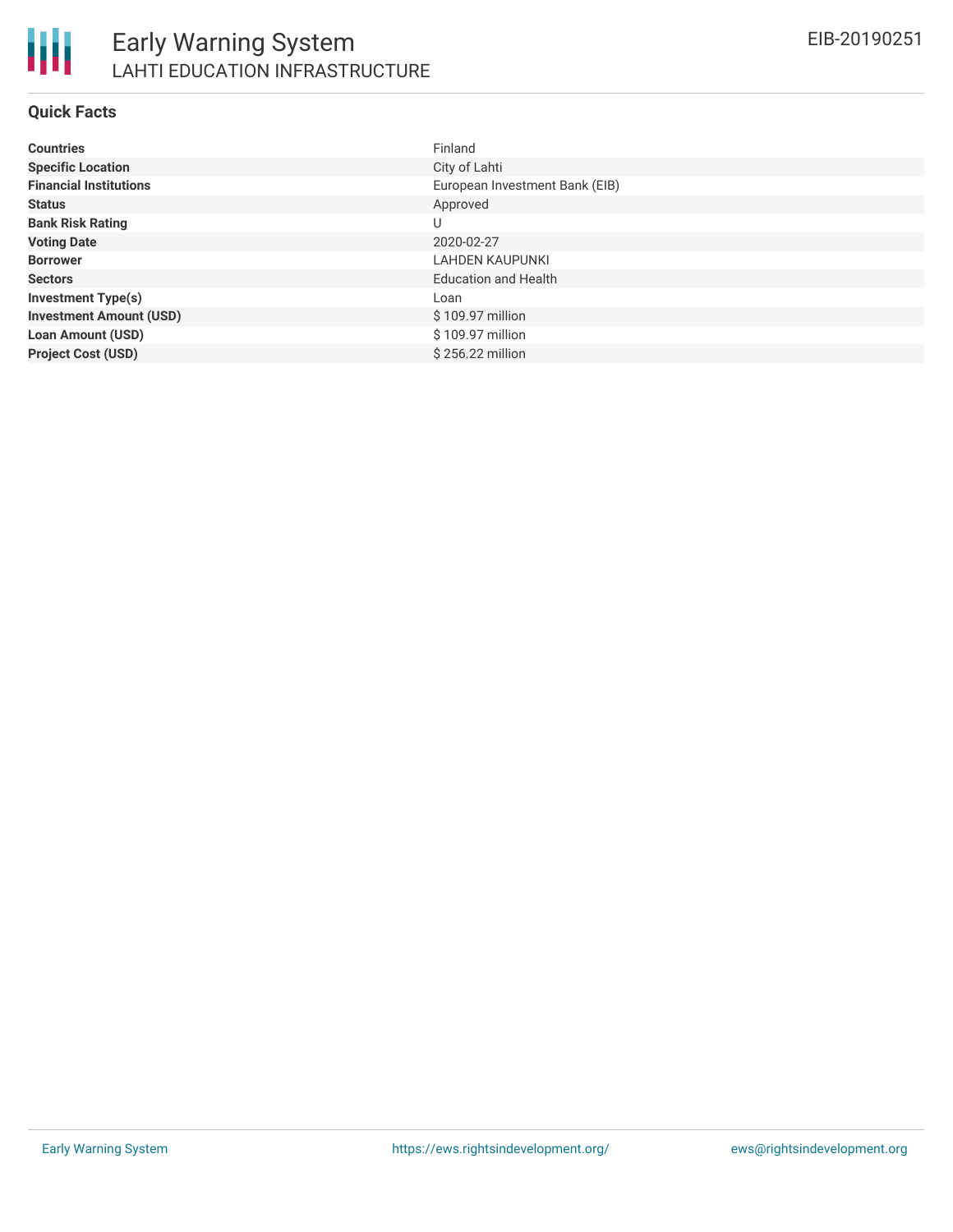

# Early Warning System LAHTI EDUCATION INFRASTRUCTURE

# **Project Description**

According to EIB website, the project will finance a new construction and major renovations of pre-primary education to vocational training infrastructure to be located in different areas of the City of Lahti, the eighth largest city in Finland. Some cultural and sport facilities are also expected to be included in the project.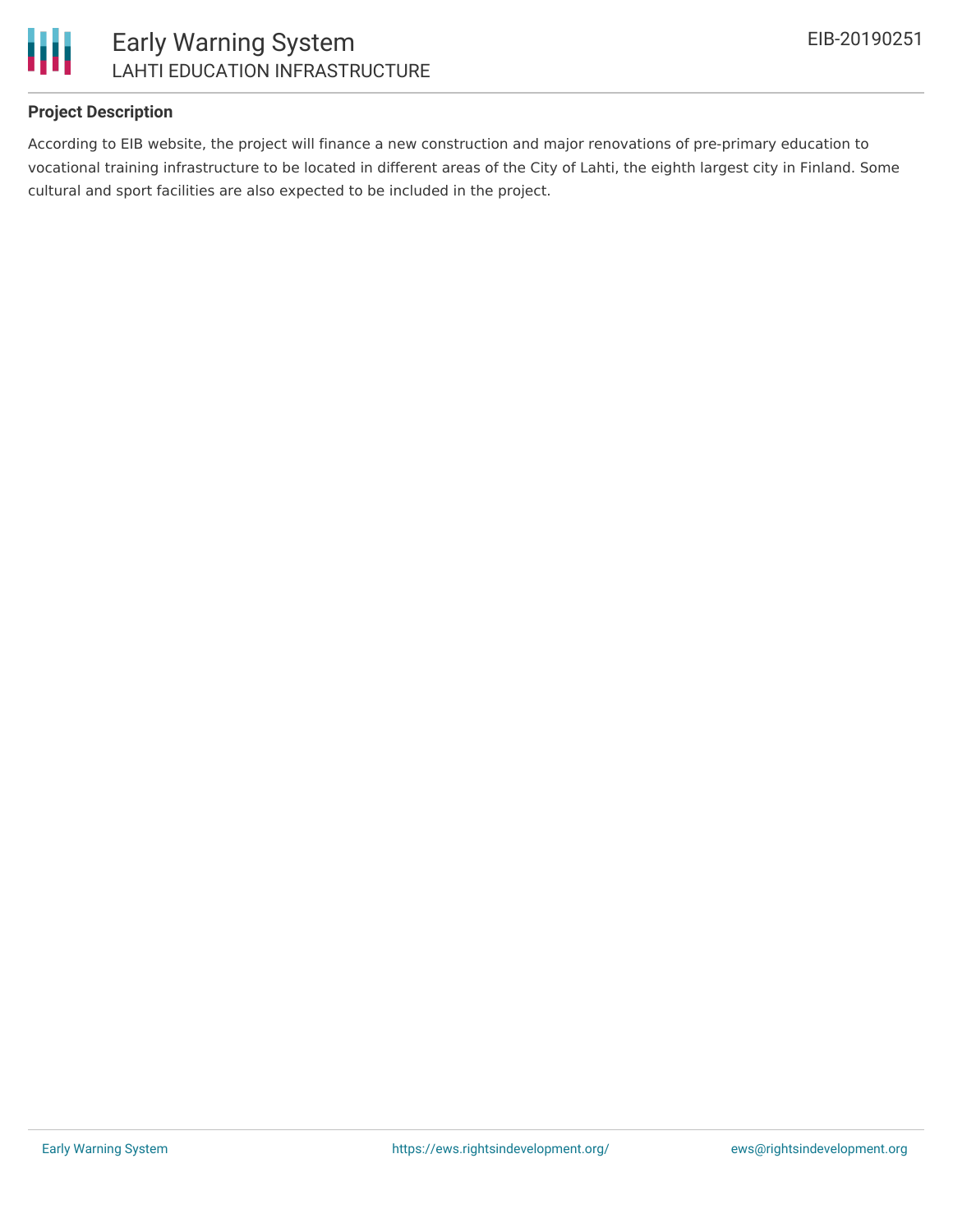

#### **Investment Description**

European Investment Bank (EIB)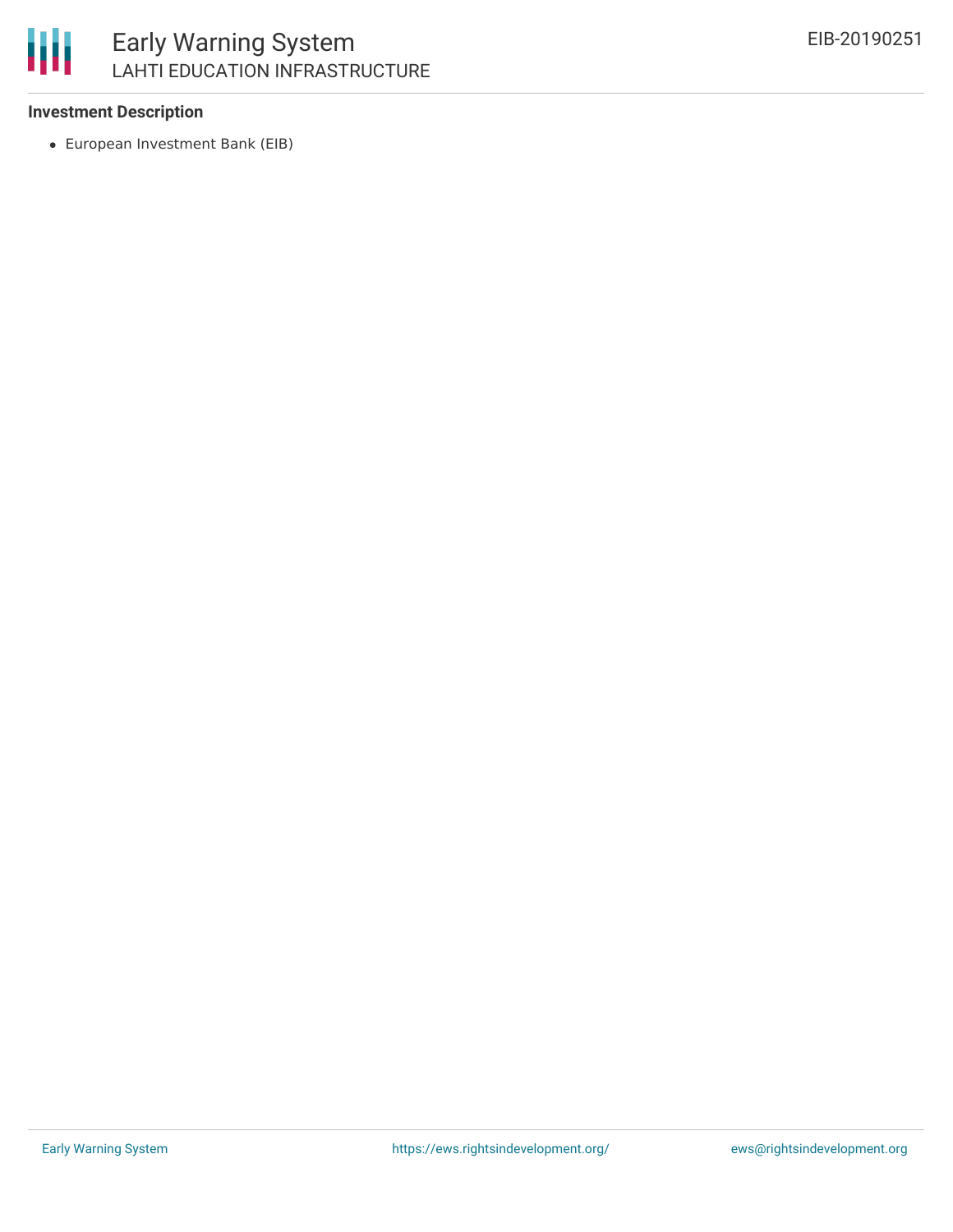## **Contact Information**

No contact information provided at the time of disclosure.

#### **ACCOUNTABILITY MECHANISM OF EIB**

The EIB Complaints Mechanism is designed to facilitate and handle complaints against the EIB by individuals, organizations or corporations affected by EIB activities. When exercising the right to lodge a complaint against the EIB, any member of the public has access to a two-tier procedure, one internal - the Complaints Mechanism Office - and one external - the European Ombudsman. A complaint can be lodged via a written communication addressed to the Secretary General of the EIB, via email to the dedicated email address complaints@eib.org, by completing the online complaint form available at the following address: http://www.eib.org/complaints/form, via fax or delivered directly to the EIB Complaints Mechanism Division, any EIB local representation office or any EIB staff. For further details, check:

http://www.eib.org/attachments/strategies/complaints\_mechanism\_policy\_en.pdf

When dissatisfied with a complaint to the EIB Complaints Mechanism, citizens can then turn towards the European Ombudsman. A memorandum of Understanding has been signed between the EIB and the European Ombudsman establishes that citizens (even outside of the EU if the Ombudsman finds their complaint justified) can turn towards the Ombudsman on issues related to 'maladministration' by the EIB. Note that before going to the Ombudsman, an attempt must be made to resolve the case by contacting the EIB. In addition, the complaint must be made within two years of the date when the facts on which your complaint is based became known to you. You can write to the Ombudsman in any of the languages of the European Union. Additional details, including filing requirements and complaint forms, are available at: http://www.ombudsman.europa.eu/atyourservice/interactiveguide.faces